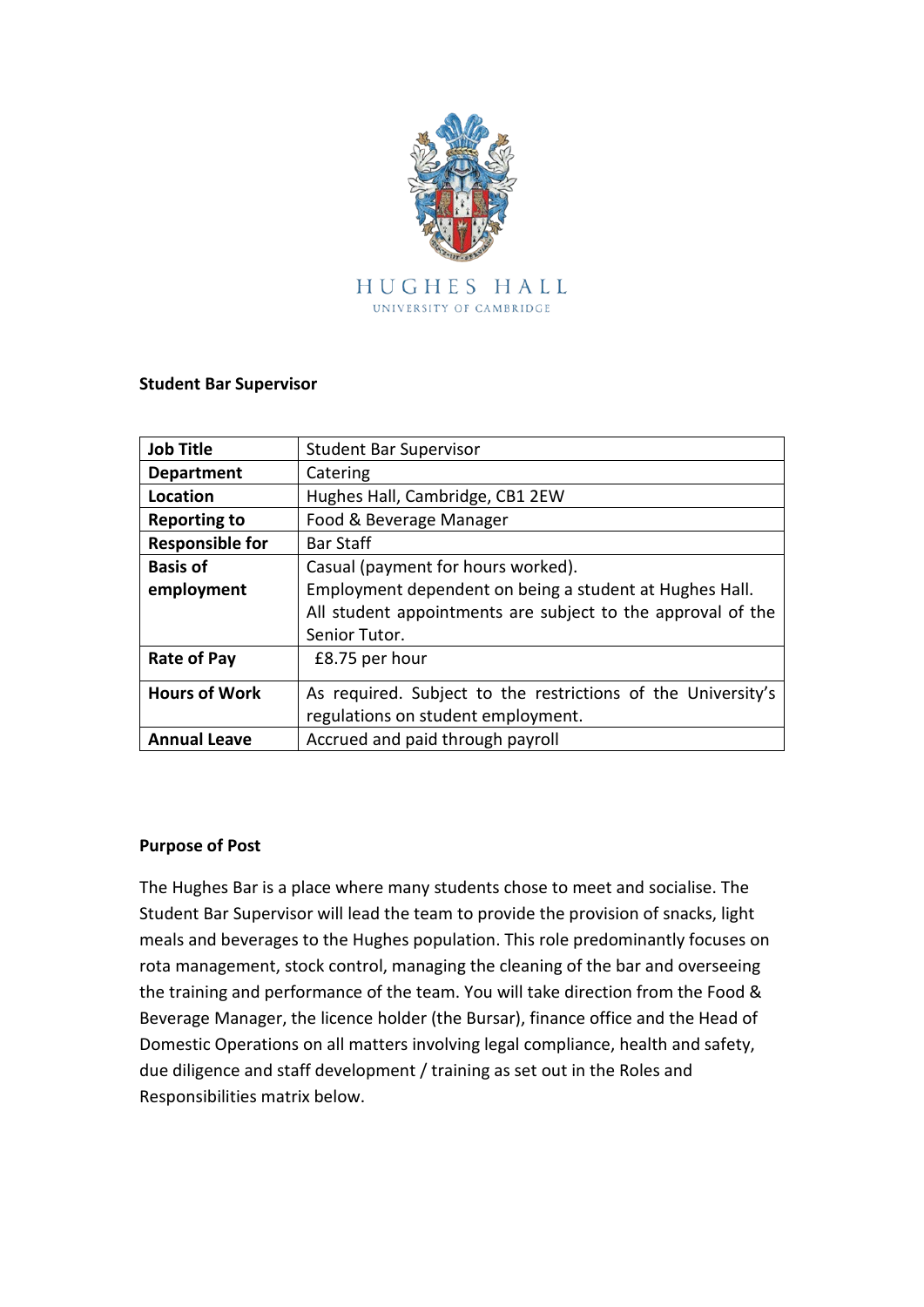# **Roles and Responsibilities within the Bar**

| Role/Responsibility                                                                                                                                                                                                                                        | Owner                                                            |
|------------------------------------------------------------------------------------------------------------------------------------------------------------------------------------------------------------------------------------------------------------|------------------------------------------------------------------|
| Overall responsibility for the sale and supply of<br>alcohol                                                                                                                                                                                               | <b>Bursar</b>                                                    |
| Setting opening and closing times                                                                                                                                                                                                                          | <b>Bursar</b>                                                    |
| Setting budget                                                                                                                                                                                                                                             | Finance Manager with Student Bar<br>Supervisor                   |
| <b>Monitoring Budget</b>                                                                                                                                                                                                                                   | Finance Manager with Student Bar<br>Supervisor                   |
| Setting prices                                                                                                                                                                                                                                             | <b>Student Bar Supervisor with</b><br>oversight from F&B Manager |
| Selecting stock for sale                                                                                                                                                                                                                                   | <b>Student Bar Supervisor</b>                                    |
| <b>Ordering Stock</b>                                                                                                                                                                                                                                      | Student Bar Supervisor with<br>oversight from F&B Manager        |
| Organise staffing rota                                                                                                                                                                                                                                     | <b>Student Bar Supervisor with</b><br>oversight from F&B Manager |
| Recruit bar staff                                                                                                                                                                                                                                          | Student Bar Supervisor, F&B<br>Manager and HR Manager            |
| Appoint bar staff                                                                                                                                                                                                                                          | <b>Bursar</b>                                                    |
| Orientation for new members of staff on bar<br>tasks                                                                                                                                                                                                       | <b>Student Bar Supervisor</b>                                    |
| College induction for new members of staff                                                                                                                                                                                                                 | F & B Manager                                                    |
| Ensuring that cleaning is done to the require<br>standard for a food and drink preparation<br>area. This includes ensuring suitable records<br>are kept. For example, in relation to the<br>cleaning of beer lines, fridges, ice machines<br>and surfaces. | Bar staff with oversight from F&B<br>Manager                     |
| Ensuring that the Fire Regulations and Health<br>and Safety Regulations are complied with.                                                                                                                                                                 | Duty Bar staff with oversight from<br>F&B Manager                |
| To provide the Head of Domestic Operations<br>monthly written reports showing the income,<br>expenditure, feedback on events and any<br>concerns.                                                                                                          | Not required                                                     |
| Liaise with the Head Porter to arrange suitable<br>security arrangements and the bursar (the                                                                                                                                                               | <b>Student Bar Supervisor</b>                                    |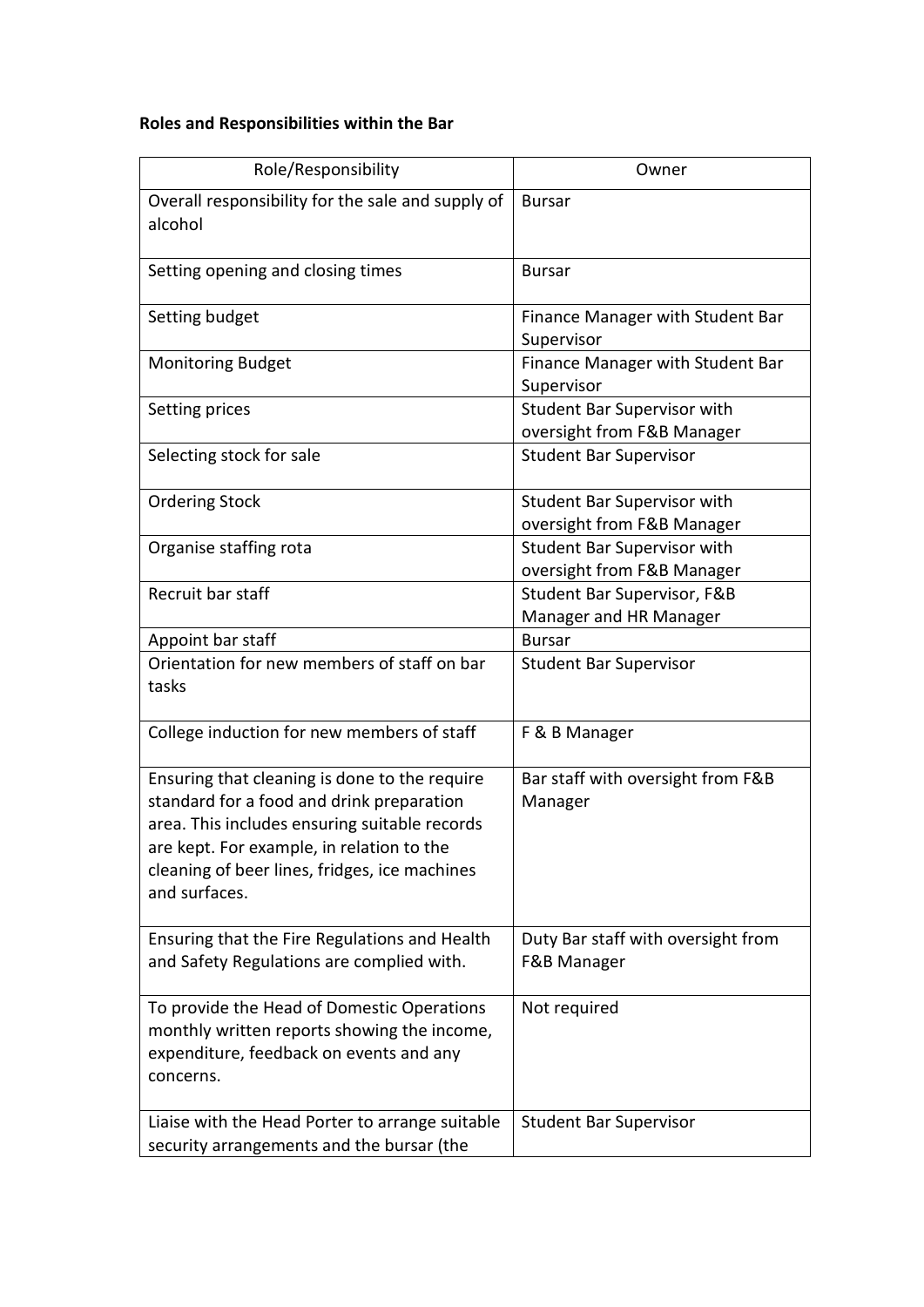| license holder) to arrange suitable extensions<br>or permissions for special events.                          |                                                                        |
|---------------------------------------------------------------------------------------------------------------|------------------------------------------------------------------------|
| Organise responsible alcohol training sessions                                                                | <b>Head of Domestic Operations</b>                                     |
| Ensure that all staff on duty have undertaken<br>responsible alcohol training sessions                        | F&B Manager                                                            |
| Monitor and ensure compliance with the<br>terms of the licensing agreement                                    | <b>F&amp;B Manager</b>                                                 |
| Monitor and ensure compliance with all health<br>and safety legislation                                       | F&B Manager                                                            |
| Ensure that customers comply with licensing<br>laws whilst on premises.                                       | Duty Bar staff with oversight from<br>F&B Manager                      |
| Ensure that customers leave the premises in<br>an orderly manner avoiding disruption to<br>College residents. | Duty Bar staff, overseen by F&B<br>Manager                             |
| Act as Line Manager to bar staff                                                                              | F&B Manager                                                            |
| Ensure PRS form (to assess royalties due from<br>playing recorded music) is completed                         | Head of Domestic Operations with<br>input from Student Bar Supervisor. |
| Emergency cover for operational issues                                                                        | College on-call system                                                 |

# **Person Specification**

|                                     | <b>Essential</b>                                                                                                                             | <b>Desirable</b>                                                                                              |
|-------------------------------------|----------------------------------------------------------------------------------------------------------------------------------------------|---------------------------------------------------------------------------------------------------------------|
| Education/<br><b>Qualifications</b> | Suitable experience in a<br>$\bullet$<br>similar environment                                                                                 | <b>First Aid Qualification</b><br>$\bullet$<br>Food<br>Hygiene<br><b>Basic</b><br>Certificate<br><b>BIIAB</b> |
| <b>Experience</b>                   | Experience of<br>$\bullet$<br>supervising a team in a<br>hospitality/retail setting<br><b>Experience of stock</b><br>$\bullet$<br>management | Experience of working in<br>an educational/campus<br>context                                                  |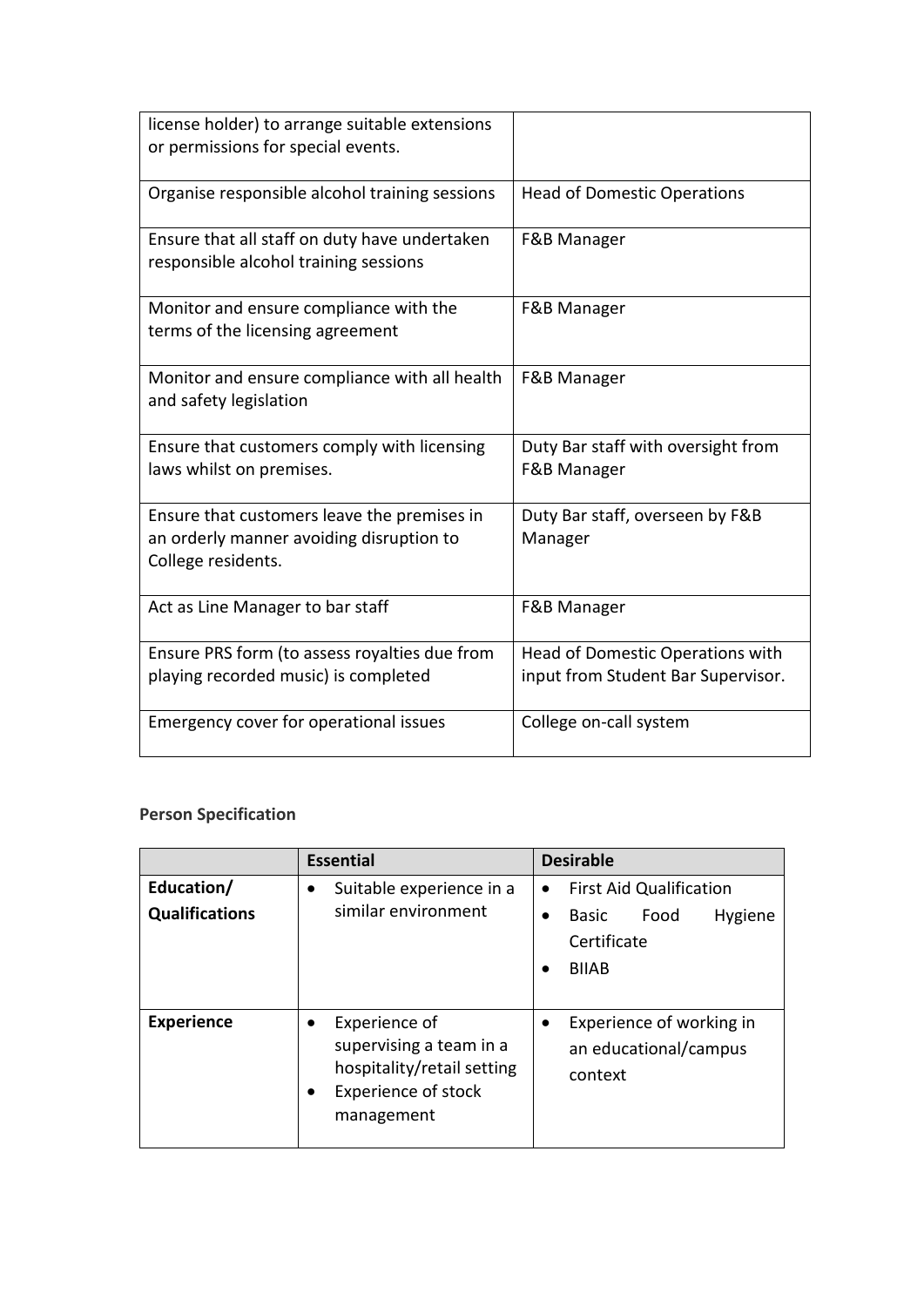| Skills/Knowledge<br>Knowledge of food<br>$\bullet$<br><b>Training</b><br>safety legislation<br>Numerate with an ability<br>to check off food<br>deliveries and complete<br>delivery record sheets<br>Ability to prioritise<br>effectively and work to<br>specific deadlines<br>Ability to work<br>independently and as<br>part of a team<br>Adaptive and receptive<br>to change<br>A developed attention to<br>detail<br>Personal<br>Responsible attitude,<br>$\bullet$<br>attributes<br>particularly to alcohol<br>Creative and passionate<br>about service delivery<br>Customer-focussed<br>attitude<br>Smart, professional |  |
|-------------------------------------------------------------------------------------------------------------------------------------------------------------------------------------------------------------------------------------------------------------------------------------------------------------------------------------------------------------------------------------------------------------------------------------------------------------------------------------------------------------------------------------------------------------------------------------------------------------------------------|--|
|                                                                                                                                                                                                                                                                                                                                                                                                                                                                                                                                                                                                                               |  |
|                                                                                                                                                                                                                                                                                                                                                                                                                                                                                                                                                                                                                               |  |
|                                                                                                                                                                                                                                                                                                                                                                                                                                                                                                                                                                                                                               |  |
|                                                                                                                                                                                                                                                                                                                                                                                                                                                                                                                                                                                                                               |  |
|                                                                                                                                                                                                                                                                                                                                                                                                                                                                                                                                                                                                                               |  |
|                                                                                                                                                                                                                                                                                                                                                                                                                                                                                                                                                                                                                               |  |
|                                                                                                                                                                                                                                                                                                                                                                                                                                                                                                                                                                                                                               |  |
|                                                                                                                                                                                                                                                                                                                                                                                                                                                                                                                                                                                                                               |  |
|                                                                                                                                                                                                                                                                                                                                                                                                                                                                                                                                                                                                                               |  |
|                                                                                                                                                                                                                                                                                                                                                                                                                                                                                                                                                                                                                               |  |
|                                                                                                                                                                                                                                                                                                                                                                                                                                                                                                                                                                                                                               |  |
|                                                                                                                                                                                                                                                                                                                                                                                                                                                                                                                                                                                                                               |  |
|                                                                                                                                                                                                                                                                                                                                                                                                                                                                                                                                                                                                                               |  |
|                                                                                                                                                                                                                                                                                                                                                                                                                                                                                                                                                                                                                               |  |
|                                                                                                                                                                                                                                                                                                                                                                                                                                                                                                                                                                                                                               |  |
|                                                                                                                                                                                                                                                                                                                                                                                                                                                                                                                                                                                                                               |  |
|                                                                                                                                                                                                                                                                                                                                                                                                                                                                                                                                                                                                                               |  |
|                                                                                                                                                                                                                                                                                                                                                                                                                                                                                                                                                                                                                               |  |
|                                                                                                                                                                                                                                                                                                                                                                                                                                                                                                                                                                                                                               |  |
|                                                                                                                                                                                                                                                                                                                                                                                                                                                                                                                                                                                                                               |  |
|                                                                                                                                                                                                                                                                                                                                                                                                                                                                                                                                                                                                                               |  |
|                                                                                                                                                                                                                                                                                                                                                                                                                                                                                                                                                                                                                               |  |
|                                                                                                                                                                                                                                                                                                                                                                                                                                                                                                                                                                                                                               |  |
| appearance                                                                                                                                                                                                                                                                                                                                                                                                                                                                                                                                                                                                                    |  |
| Flexible approach                                                                                                                                                                                                                                                                                                                                                                                                                                                                                                                                                                                                             |  |

## **Screening Check Requirements**

We have a legal responsibility to ensure that you have the right to work in the UK before you can start working for us. If you do not have the right to work in the UK already, any offer of employment we make to you will be conditional upon you gaining it.

## **Application Process as set out in the MCR Constitution**

The Student Bar Supervisor will be appointed by a panel of:

- Three (3) MCR members (of which two should be President and a Social Secretary),
- The Bursar

An incumbent or former Student Bar Supervisor may be reappointed. There is no limit on the number of tenures a Student Bar Supervisor may serve, except that they